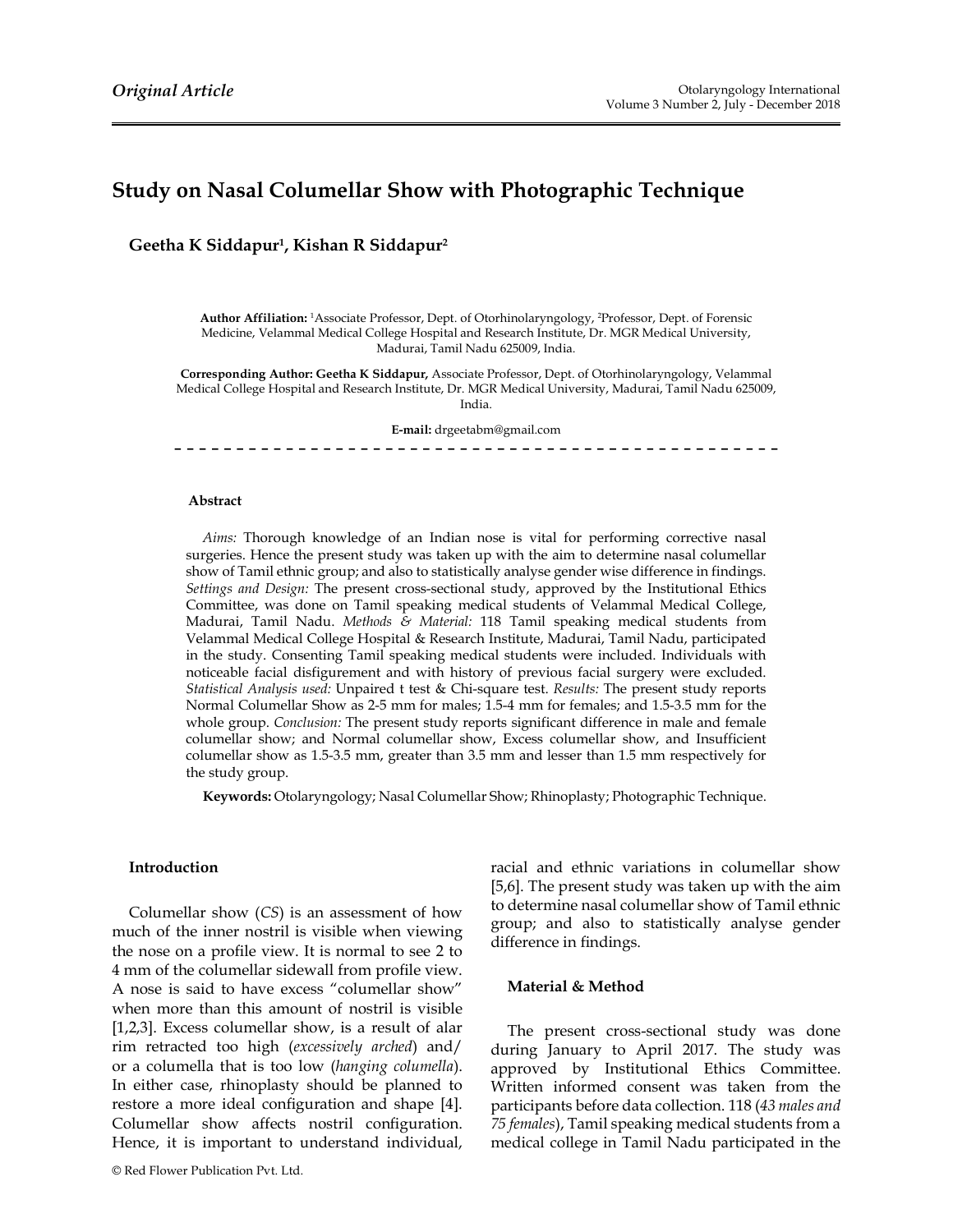study. Consenting Tamil speaking medical students were included (Inclusion Criteria). Individuals with noticeable facial disfigurement and with history of previous facial surgery were excluded (Exclusion Criteria). Sample size was calculated using Sample Size Calculator presented as a public service of Creative Research Systems: Survey software, 'The Survey System'. Sample size was 118 (Confidence Level at 95%, and Confidence Interval of 4) of total 142 students (population).

Participants were positioned in anatomical posture with head positioned in Frankfurt horizontal plane (FH) as described by Uzun et al. [7]. Photographic technique was used to record data. Lateral view photograph of face of each participant was taken, which was later converted to pencil sketch photograph (using Android software) as in Fig. 1. Measurements were taken using Marcus Bader-Ruler software.





Observations were recorded in millimeters  $(mm)$ . Columellar show was further categorized into Excess columellar show  $(CS>4$  mm), Insufficient columellar show ( $CS < 2 \, mm$ ) and Normal columellar show  $(CS=2-4$  mm. The measurements were taken in millimeters. Mean and standard deviations were calculated. Statistical analysis was done by the application of unpaired t test using Graphpad software. Significance level was assessed with p value<0.05.

#### **Results**

Mean, Standard Deviation (SD), Standard Error of Mean (SEM), and 95% Confidence interval (CI.<sub>95</sub>) of the difference in mean of male  $(m)$  and female (f) participants was estimated using unpaired t test. Intermediate values in calculation were t value, and standard error of difference (SED). Gender difference was significant at  $p<0.05$ . Table 1 indicates Statistical findings on gender difference in Columellar show with unpaired  $t$  test  $&$  Table 2 indicates Chi square test result on Columellar show types.

CS-Columellar show, n (118)-total participants, m (43)-males, f (75)-females, M-Mean, SD-Standard Deviation, CI.95- 95% Confidence interval of the difference in mean of male  $(m)$  and female  $(f)$ participants, SE -Standard Error of Difference  $(Table 1).$ 

ECS-Excess columellar show, NCS-Normal columellar show, ICS-Insufficient columellar show, m  $(43)$ -males, f  $(75)$ -females, n  $(118)$ -total participants (Table 2).

#### Discussion

A hanging columella can be natural (some patients are born with a hanging columella). It can be secondary to a long septum that pushes the columella downwards. It can be also due to orientation and positioning of the columellar cartilages (medial and intermediate crura). It can happen after a previous rhinoplasty too. A columella strut, caudal extension graft, plumping graft or shield graft can all push the columella too far downwards. Alar and nostril retraction, due to excessive cartilage resection after rhinoplasty, can also cause excess columella show. However, alar retraction could be a natural occurrence as a result of nasal tip cartilage orientation. Post rhinoplasty, patients can have a

|           |      | n (118)    |            | m(43)     |                | f(75)     | CI.95                                                           | t value | <b>SED</b> | p value | <b>Statistical Inference</b> |
|-----------|------|------------|------------|-----------|----------------|-----------|-----------------------------------------------------------------|---------|------------|---------|------------------------------|
|           | М    | <b>SD</b>  | М          | <b>SD</b> | М              | <b>SD</b> |                                                                 |         |            |         |                              |
| <b>CS</b> | 2.67 | 0.9        | 3.56       | 1.7       | 2.85           | 1.2       | $0.18 - 1.23$                                                   | 2.66    | 0.265      | 0.0088  | significant at $p < .05$     |
|           |      |            |            |           |                |           | <b>Table 2:</b> Chi-square test result on Columellar show types |         |            |         |                              |
|           |      | <b>ECS</b> | <b>NCS</b> |           | <b>ICS</b>     |           | chi-square statistic                                            |         | p value    |         | <b>Statistical Inference</b> |
| m(43)     |      | 11         | 28         |           | $\overline{4}$ |           |                                                                 |         |            |         |                              |
| f(75)     |      | 5          | 58         |           | 12             |           | 8.6751                                                          |         | 0.013068   |         | significant at $p < .05$     |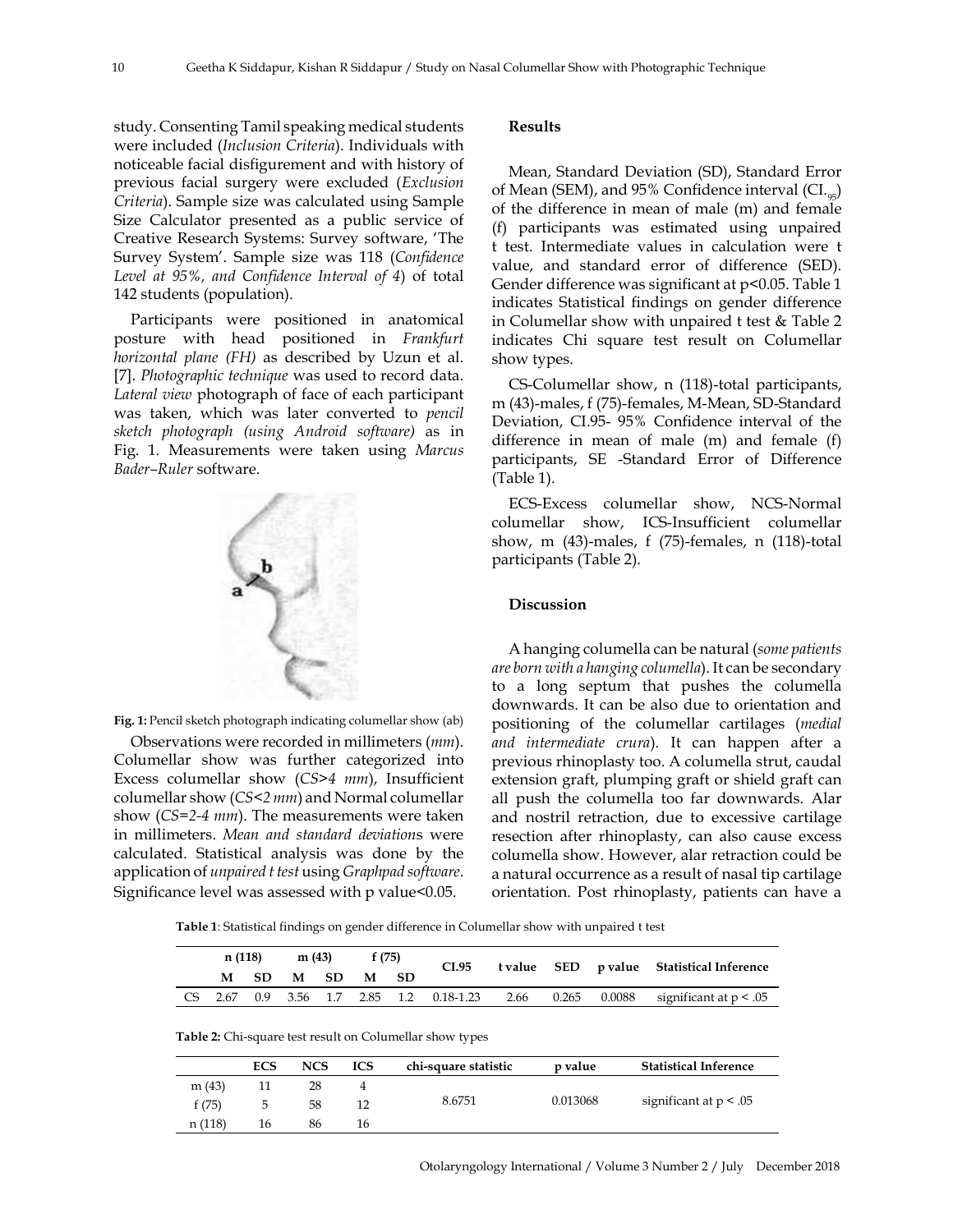hanging columella due to scar tissue that pushes medial crura downwards. Revision rhinoplasty surgery is required in such cases where excess scar tissue is excised and plunging intermediate crura repositioned to create a more balanced, natural tip. What's more important is to determine if the excess columella show is due to excess columella tissue or a retracted nostril rim [2,8,9].

A hanging columella can be corrected by trimming the end of the long nasal septum. The two nasal tip cartilages that sit within the columella, can also be moved upward and stitched to the septum (tongue in groove setback technique). This creates a very stable nasal tip. The tongue in groove setback technique includes trimming some excess septal cartilage (depending on how long the septum is). The technique mainly involves separating the two medial crural cartilages that make up the columella, advancing them in the proper upward position, and then overlapping the medial crura over the long septum which acts as a great columellar strut; followed by suturing that secures the columella cartilages in place. In mild alar retraction cases, an alar rim graft will often be sufficient. In severe alar retraction cases. lower lateral cartilage repositioning with a lower lateral cartilage strut graft is recommended [1].

There haven't been studies of similar kind before. Surgeons need to know the demarcation between Normal, Excess & insufficient columellar show for a particular gender, ethnic and geographical area; to plan an optimal approach for corrective nasal surgeries.

#### Conclusion

The present study reports significant difference in male and female columellar show. Considering mean and standard deviation of columellar show of the study group, it is concluded that Normal columellar show, Excess columellar show, and Insufficient columellar show are 1.5-3.5 mm, greater than 3.5 mm and lesser than 1.5 mm respectively. Demarcation between Normal columellar show, Excess columellar show & insufficient columellar show is different for a particular gender, ethnic and geographical area; which requires attention while planning corerective nasal surgeries. The present study results will help surgeons in planning an optimal approach for corrective nasal surgeries.

#### Key message

Surgeons need to know the demarcation between Normal, Excess & insufficient columellar show for a particular gender, ethnic and geographical area; to plan an optimal approach for corrective nasal surgeries.

Source(s) of support: None

Conflicting Interest: None

#### **References**

- Excessive columellar show rhinoplasty [Internet]. 1. Lamperti Facial Plastic Surgery. [cited 2018 Jun 9]. Available from: https://www.drlamperti.com/ blog/news-and-updates/uncategorized/excessivecolumellar-show-rhinoplasty.
- Hanging Columella [Internet]. Lamperti Facial  $2.$ Plastic Surgery. [cited 2018 Jun 9]. Available from: https://www.rhinoplastyinseattle.com/service/ seattle-plastic-surgery-treatments/rhinoplastytreatments/hanging-columella.
- Turkmani MG, Boulle KD. Excessive Columellar 3. Show: Causes, Presentations and a New Therapeutic Approach with Onabotulinum Toxin A. Dermatologic Surgery. 2013;39(3pt1):464-67. doi:10.1111/dsu.12118.
- Nasal Analysis [Internet]. Dr. Hilinski. [cited 2018 4. Jun 9]. Available from: https://www.drhilinski. com/rhinoplasty-tutorials/nasal-analysis/.
- 5. Chung C, Lee Y, Park K-H, Park S-H, Park Y-C, Kim K-H. Nasal Changes after Surgical Correction of Skeletal Class III Malocclusion in Koreans. The Angle Orthodontist. 2008;78(3):427-32. doi:10.2319/041207-186.1.
- Khamashta-Ledezma L, Naini FB, Manisalı 6. M. Review Of Nasal Changes With Maxillary Orthognathic Surgery. Journal of Istanbul University Faculty of Dentistry. 2017;51. doi:10.17096/ jiufd.09789.
- 7. Uzun A, Ozdemir F. Morphometric analysis of Nasal shapes and angles in young adults. Brazilian journal of otorhinolaryngology. 2014;80(5):397-402.
- Hanging Columella Sydney [Internet]. Dr. Jason 8. Roth. [cited 2018Jun9]. Available from: https:// www.drjasonroth.com.au/nose-proceduressydney/hanging-columella/.
- Columellar show Beverly Hills Rhinoplasty 9 [Internet]. Richard Zoumalan. [cited 2018 Jun 9]. Available from: http://www.richardzoumalan. com/rhinopedia/columellar-show/.